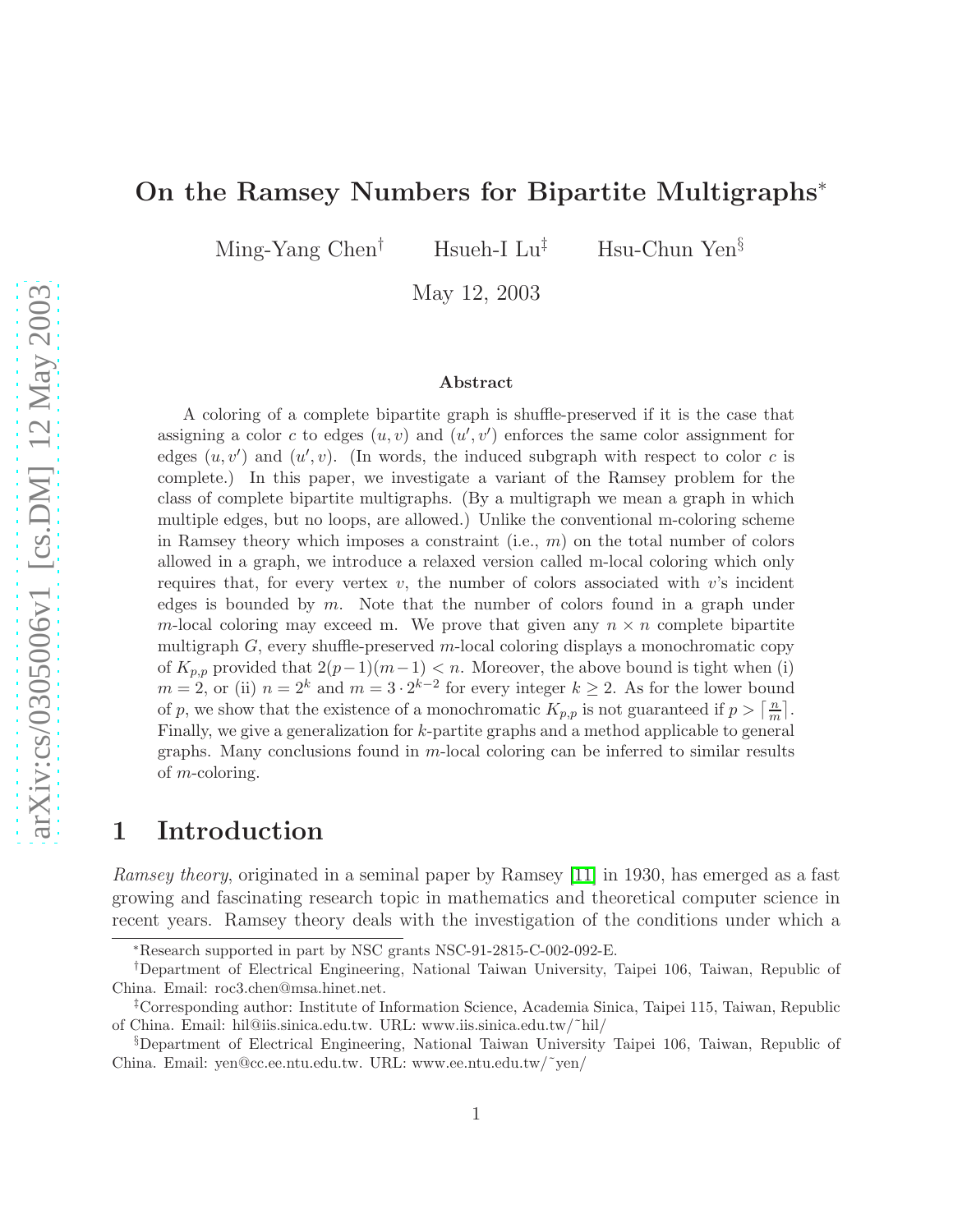sufficiently large complete graph always includes a certain substructure [\[7\]](#page-9-1). Among various graphs for which Ramsey-type problems have been investigated, bipartite graphs constitute a class for which several deep results have been obtained for a variety of Ramsey numbers (see, e.g., [\[2,](#page-9-2) [5,](#page-9-3) [6,](#page-9-4) [3\]](#page-9-5)). For example, in [\[6\]](#page-9-4), Erdős and Rousseau proved that in every 2-coloring of  $K_{n,n}$ , there is a monochromatic copy of  $K_{p,p}$  if

$$
n\binom{n/2}{p} > (p-1)\binom{n}{p}.
$$

In a more recent article [\[3\]](#page-9-5), Carnielli and Carmelo showed that in any 2-coloring of a bipartite complete graph  $K_{n,n}$ , one can always find a monochromatic subgraph isomorphic to  $K_{p,q}$  if  $n \geq 2^p(q-1) + 2^{p-1} - 1$ . As in asymptotic versions [\[4,](#page-9-6) [9\]](#page-9-7), Caro and Rousseau achieved that there are constants  $c_1$  and  $c_2$  such that

$$
c_1 \left(\frac{p}{\log p}\right)^{(q+1)/2} < b(p,q) < c_2 \left(\frac{p}{\log p}\right)^q,
$$

holds as p tends to infinity, where  $b(p, q)$  is the smallest integer n such that every 2-coloring (say red and green) of the edges of  $K_{n,n}$  contains either a red  $K_{p,p}$  or a green  $K_{q,q}$ .

Some recent research focuses turn to seek other types of Ramsey theory which give tighter bounds or stronger relations with other well-known combinatorial numbers, but usually require additional constraints on the graph. For example, Alon, Erdős, Gunderson, and Molloy  $[1]$  proved that the corresponding largest integer m is asymptotically equal to the Turàn number  $t(n, \lfloor {n \choose 2} \rfloor)$  $\binom{n}{2}/k$ ) if the smallest Ramsey number *n* satisfies that, for any *k*-coloring of complete graph  $K_n$ , there exists a copy of  $K_m$  whose edges receive at most  $k-1$  colors. Similarly, we address how to find a monochromatic copy of biclique in a bipartite multigraph with a shuffle-preserved coloring, i.e., a coloring  $\eta$  such that for all  $u, u' \in U$  and  $v, v' \in V$ . the condition  $(u, v)_c \wedge (u', v')_c$  implies the condition  $(u, v')_c \wedge (u', v)_c$ , where  $(u, v)_c$  denotes the existence of an edge colored c between vertices u and v. (See Figure [1.](#page-0-0)) In the present paper, we prove that given any  $n \times n$  complete bipartite multigraph G, every shuffle-preserved m-local coloring displays a monochromatic copy of  $K_{p,p}$  provided that  $2(p-1)(m-1) < n$ . Moreover, the above bound is tight when (i)  $m = 2$ , or (ii)  $n = 2<sup>k</sup>$  and  $m = 3 \cdot 2<sup>k-2</sup>$  for every integer  $k \geq 2$ . As for the lower bound of p, we show that the existence of a monochromatic  $K_{p,p}$  is not guaranteed if  $p > \left\lceil \frac{n}{m} \right\rceil$  $\left\lfloor \frac{n}{m} \right\rfloor$ . Finally, we give a generalization for k-partite graphs and a method applicable to general graphs.

It is worthy of pointing out that the constraint of shuffle-preserving, to a certain extent, resembles the requirement found in the notion of *induced Ramsey numbers* (see, e.g., [\[8\]](#page-9-9)) which deals with conditions under which the existence of a monochromatic induced subgraph is guaranteed. Note that what shuffle-preserved means is that for every color  $c$ , the subgraph induced by c is complete. (A subgraph  $(V', E')$  of  $(V, E)$  (where  $V' \subseteq V$  and  $E' \subseteq E$ ) is said to be *induced* if  $E' = \{(u, v) : u, v \in V', (u, v) \in E\}$ . As we shall see later, the underlying coloring being shuffle-preserved plays a critical role in the existence of a much smaller Ramsey number, in comparison with those reported in the literature for bipartite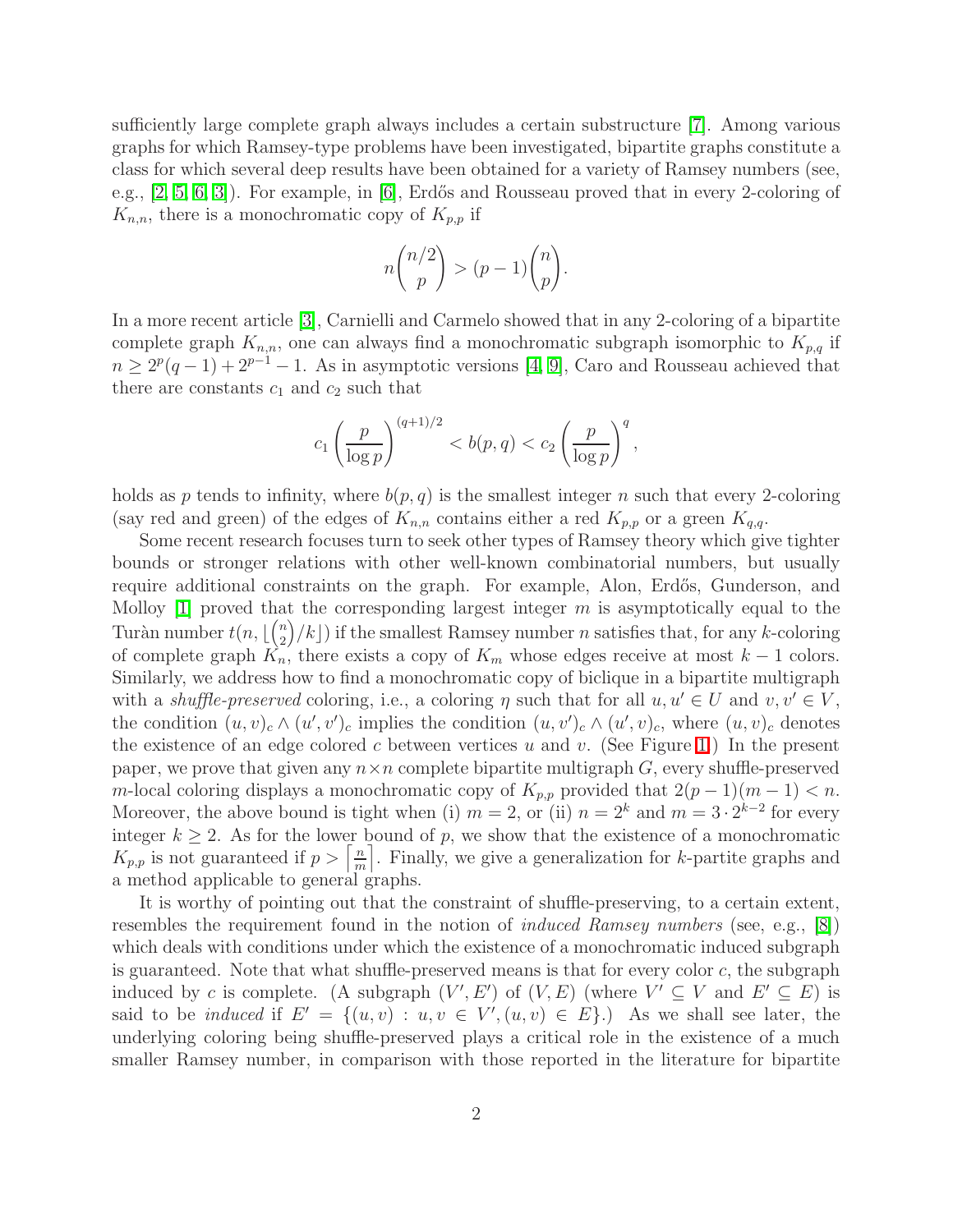

Figure 1: A monochromatic  $K_{3,3}$  in a coloring of a  $4 \times 4$  bipartite multigraph. Notice that here  $m$  is bounded by 3, although the total number of colors used in the graph is 5.

graphs. For more about Ramsey numbers for a variety of graphs, the interested reader is referred to [\[10\]](#page-9-10).

The rest of the paper is organized as follows. Section [2](#page-2-0) presents the key theorem of this paper, whose tightness is addressed in Section [3.](#page-4-0) Section [4](#page-7-0) shows our results for k-partite graphs and a generalization to general graphs. Section [5](#page-8-0) concludes the paper with some open questions.

### <span id="page-2-0"></span>2 Ramsey theory for bipartite multigraphs

An  $n \times n$  bipartite multigraph G is said to be *complete* if every two vertices of different bipartitions are adjacent. Given a vertex u, we write  $C(u)$  to denote the set  $\{c \in C :$ an incident edge of u is colored c. For an  $n \times n$  bipartite multigraph  $G = (V, E)$  and a color set C, a coloring  $\eta$  is said to be an m-local coloring if for every vertex  $u, |C(u)| \leq m$ (i.e., the number of colors assigned to u's incident edges is at most  $m$ ). Notice that for any m-local coloring, the total number of colors used in the entire graph may exceed  $m$ . Now the following main theorem gives Ramsey theory for bipartite multigraphs.

<span id="page-2-1"></span>**Theorem 2.1** Let G be an  $n \times n$  complete bipartite multigraph. If p and m are positive integers such that  $2(p-1)(m-1) < n$ , then any shuffle-preserved m-local coloring has a monochromatic copy of  $K_{p,p}$ .

*Proof.* Suppose that the vertex set of G is partitioned as  $U \cup V$ . Let  $\eta$  be an arbitrary shuffle-preserved m-local coloring on G using color set  $C$ . Without loss of generality, we may assume that all the multiple edges between each pair of vertices have distinct colors under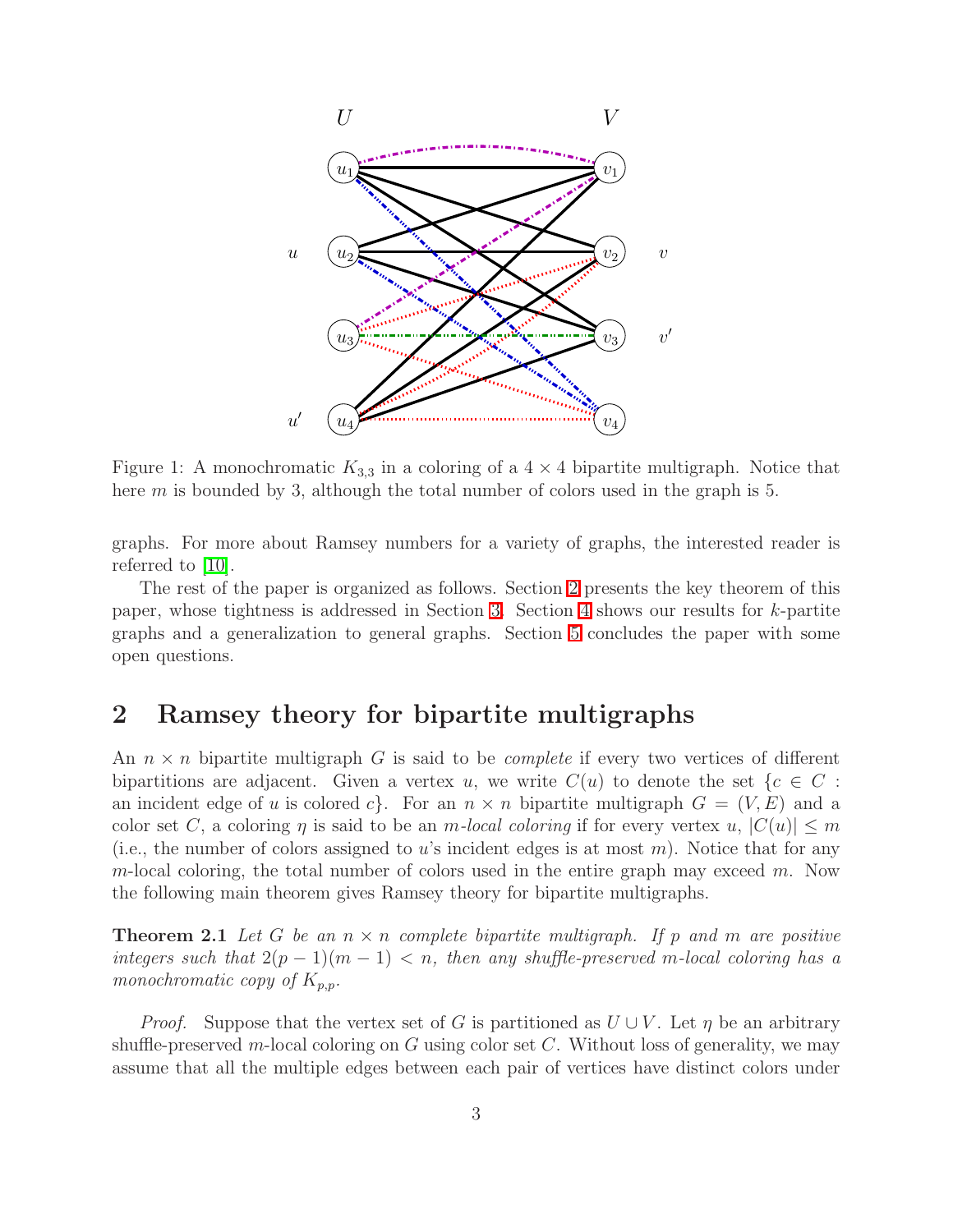η. We define  $U(c)$  (respectively,  $V(c)$ ) to be the set of vertices in U (respectively, V) each of which has at least one incident edge colored  $c$ . To prove our theorem, it suffices to show that there exists a  $c \in C$  such that  $|U(c)| \geq p$  and  $|V(c)| \geq p$ . (In this case, the existence of a monochromatic  $K_{p,p}$  follows immediately from  $\eta$  being shuffle-preserved.)

<span id="page-3-2"></span>We prove the theorem by contradiction. Suppose, on the contrary, that there were no  $c \in C$  satisfying  $|U(c)| \geq p$  and  $|V(c)| \geq p$ . For convenience, we write the ordered triple  $(u, v, c)$  to represent the relation  $c \in C(u) \cap C(v)$ , and let T be the set of all such triples. By  $K_{n,n} \subseteq G$ , it is reasonably easy to observe

<span id="page-3-0"></span>
$$
|T| = \sum_{u \in U} \sum_{v \in V} |C(u) \cap C(v)| \ge |U| \cdot |V| = n^2.
$$
 (1)

Furthermore, by changing order in double summation, the following also hold.

$$
\sum_{c \in C} |U(c)| = \sum_{u \in U} |C(u)| \le m |U| \tag{2}
$$

<span id="page-3-1"></span>
$$
\sum_{c \in C} |V(c)| = \sum_{v \in V} |C(v)| \le m |V|.
$$
 (3)

Let

$$
C_1 = \{c \in C : |U(c)| \ge p\};
$$
  
\n
$$
C_2 = \{c \in C : |U(c)| < p\}.
$$

For a vertex u and a color c, we write  $u \stackrel{c}{\rightarrow}$  to represent the set of u's adjacent vertices each of which is connected to u through some edge of color c. For every  $u \in U$ , by the Pigeonhole Principle there must be a color  $c \in C$  such that  $|u \stackrel{c}{\rightarrow}| \geq \lceil n/m \rceil$  (i.e., at least  $\lceil n/m \rceil$  incident edges of u are colored c). Note that  $p-1 < \frac{n}{2(m-1)}$  implies

$$
\left\lceil \frac{n}{2(m-1)} \right\rceil \ge p.
$$

By  $m \geq 2$  we have

$$
\left| u \stackrel{c}{\rightarrow} \right| \ge \left\lceil \frac{n}{m} \right\rceil \ge p.
$$

Hence,  $|V(c)| \ge |u|^{\frac{c}{2}} \ge p$  (at least p of vertex u's neighbors are in  $V(c)$ ). Due to our assumption that no  $c \in C$  satisfies  $|U(c)| \geq p$  and  $|V(c)| \geq p$  simultaneously, c must be in  $C_2$ . For every vertex  $u \in U$ , there exists a  $c \in C(u)$  such that  $c \in C_2$ . Hence,

$$
\sum_{c \in C_2} |U(c)| \ge |U|
$$

and from Equations [\(2\)](#page-3-0) and [\(3\)](#page-3-1) we have

$$
\sum_{c \in C_1} |U(c)| \le (m-1) |U|.
$$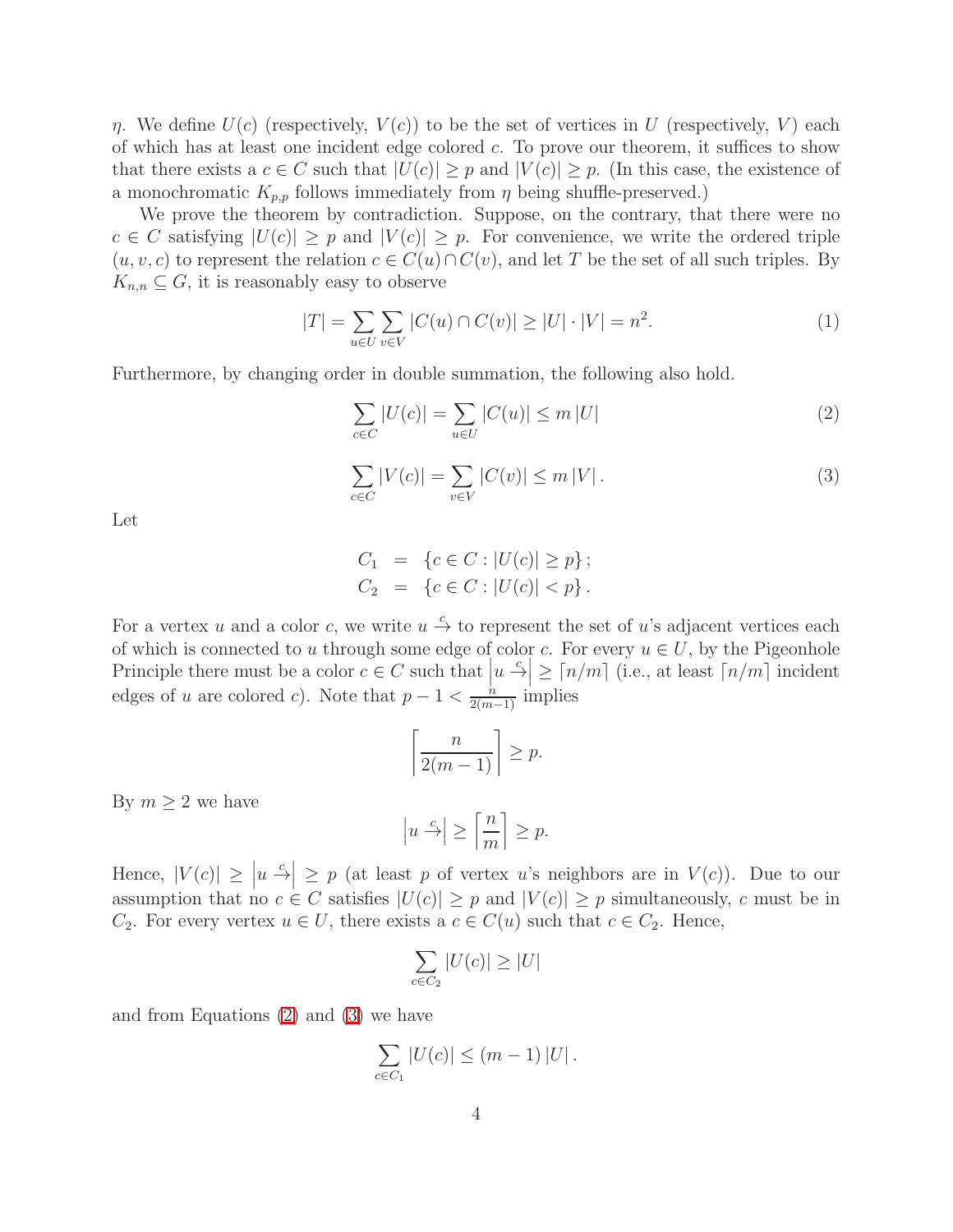Similarly for each  $v \in V$ , there must be a color c such that  $|v \stackrel{c}{\rightarrow}| \geq p$  (i.e., at least p vertices in  $U$  are adjacent to  $v$  through edges colored  $c$ ). Thus  $c$  will be in  $C_1$  and we have

$$
\sum_{c \in C_1} |V(c)| \ge |V| \, ;
$$
\n
$$
\sum_{c \in C_2} |V(c)| \le (m-1)|V| \, .
$$

Therefore, using the above inequalities, we find

$$
|T| = \sum_{c \in C} |U(c)| \cdot |V(c)|
$$
  
\n
$$
= \sum_{c \in C_1} |U(c)| \cdot |V(c)| + \sum_{c \in C_2} |U(c)| \cdot |V(c)|
$$
  
\n
$$
\leq (p-1) \sum_{c \in C_1} |U(c)| + (p-1) \sum_{c \in C_2} |V(c)|
$$
  
\n
$$
\leq (p-1)(m-1) |U| + (p-1)(m-1) |V|
$$
  
\n
$$
= 2(p-1)(m-1)n
$$
  
\n
$$
< n2,
$$

which contradicts Equation [\(1\)](#page-3-2). Our theorem follows.  $\square$ 

<span id="page-4-1"></span>Since every *m-coloring* (i.e., coloring a graph with at most m distinct colors) is clearly an m-local coloring, the following is straightforward.

**Corollary 2.2** In every shuffle-preserved m-coloring of an  $n \times n$  complete bipartite multigraph G, there is a monochromatic copy of  $K_{p,p}$  if

$$
2(p-1)(m-1) < n.
$$

For  $m = 2$ , Corollary [2.2](#page-4-1) suggests a sufficient condition of  $n > 2(p-1)$  for the existence of a monochromatic  $K_{p,p}$ . The interested reader should contrast this result with a much larger bound (i.e.,  $n > 2^p p$ ) in [\[6\]](#page-9-4) in which the shuffle-preserved constraint is lifted.

#### <span id="page-4-0"></span>3 Necessary and sufficient conditions

<span id="page-4-2"></span>In this section we provide necessary and sufficient conditions for the existence of a monochromatic copy of  $K_{p,p}$  for some special cases.

**Lemma 3.1** Let G be a complete  $n \times n$  bipartite graph without multiple edges.

1. If  $p > \left\lceil \frac{n}{m} \right\rceil$  $\left\lceil \frac{n}{m} \right\rceil$ , then there exists a shuffle-preserved m-coloring (and thus a shufflepreserved m-local coloring) of G such that G does not contain any monochromatic copy of  $K_{p,p}$ .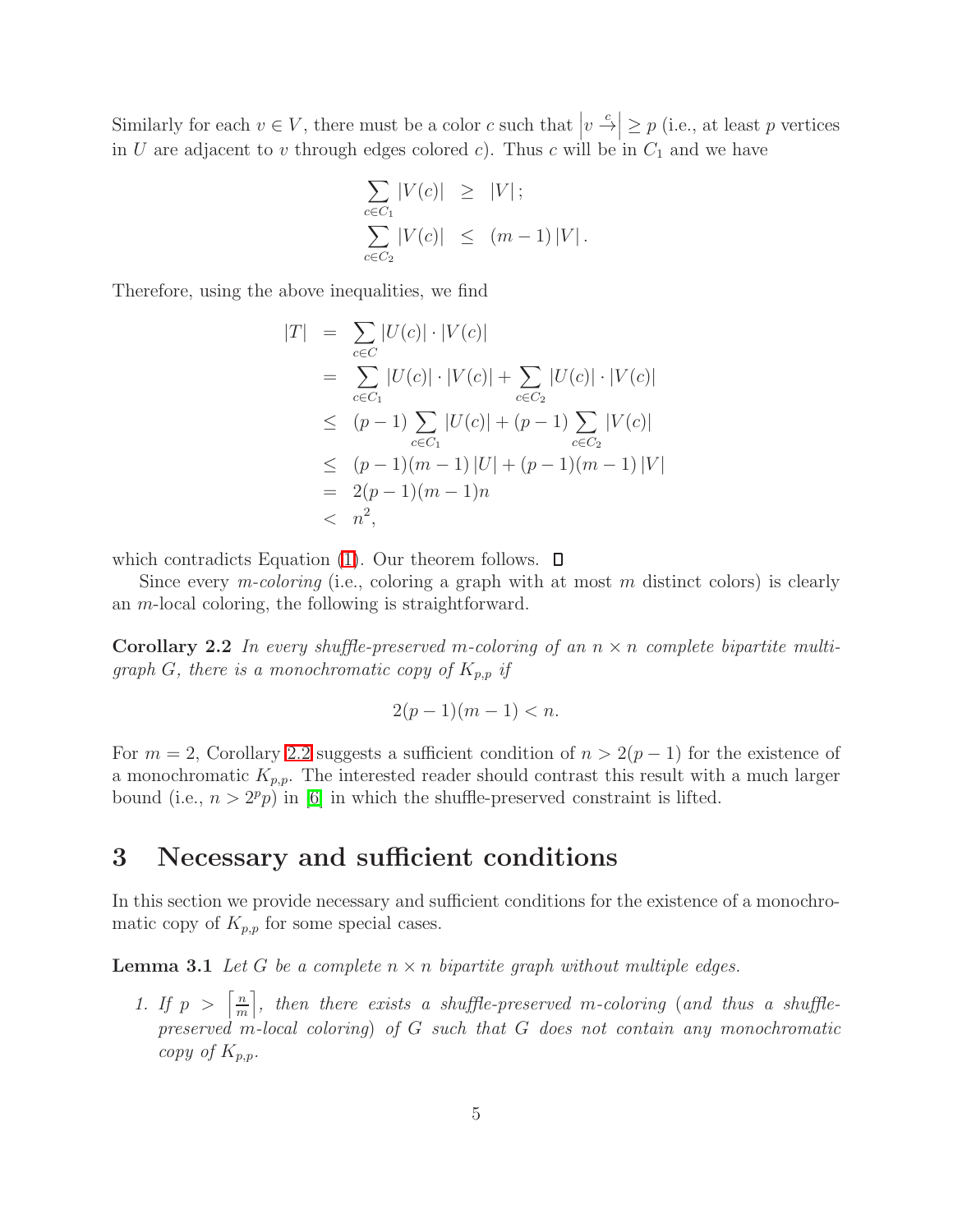

<span id="page-5-0"></span>Figure 2: An example which does not contain any monochromatic copy of  $K_{3,3}$  for  $(n, m, p)$  =  $(5, 3, 3)$  in Lemma  $3.1(1)$ .

2. If  $n = 2^k$ ,  $m = 3 \times 2^{k-2}$ , and  $p = 2$  for some  $k \geq 2$ , then there exists a shuffle-preserved m-local coloring of G such that G does not contain any monochromatic copy of  $K_{p,p}$ .

*Proof.* Let  $u_i$  (respectively,  $v_i$ ) be the *i*-th node of U (respectively, V).

Statement 1. We color the edge between  $u_i$  and  $v_j$  by color  $(i \mod m)$ . One can easily verify that such a coloring is indeed a shuffle-preserved m-coloring. By  $p > \left\lceil \frac{n}{m} \right\rceil$  $\left\lfloor \frac{n}{m} \right\rfloor$ , each  $v_i$  has at most  $p-1$  incident edges with the same color. Therefore, G contains no monochromatic copy of  $K_{p,p}$ . (See Figure [2.](#page-5-0))

Statement 2. For each  $\ell = 2, 3, ..., k$ , let  $M_{\ell}$  denote the  $2^{\ell} \times 2^{\ell}$  color matrix whose the  $(i, j)$ -entry specifies the color of the edge between  $u_i$  and  $v_j$ . We construct  $M_k$  recursively by letting

| $M_2$<br>- |   | 5 |  |
|------------|---|---|--|
|            |   |   |  |
|            |   | h |  |
|            | 6 | 6 |  |

(see Figure [3\)](#page-6-0) and

$$
M_{\ell+1} = \boxed{\frac{M_{\ell}}{2\mu_{\ell} + M_{\ell}} \boxed{\frac{\mu_{\ell} + M_{\ell}}{3\mu_{\ell} + M_{\ell}}}}
$$

for each  $\ell = 3, 4, \ldots, k$ , where  $t\mu_{\ell} + M_{\ell}$  denotes the matrix obtained by adding t times of the maximum of  $M_{\ell}$  to each entry of  $M_{\ell}$ . Clearly,  $M_2$  is 3-local coloring since each row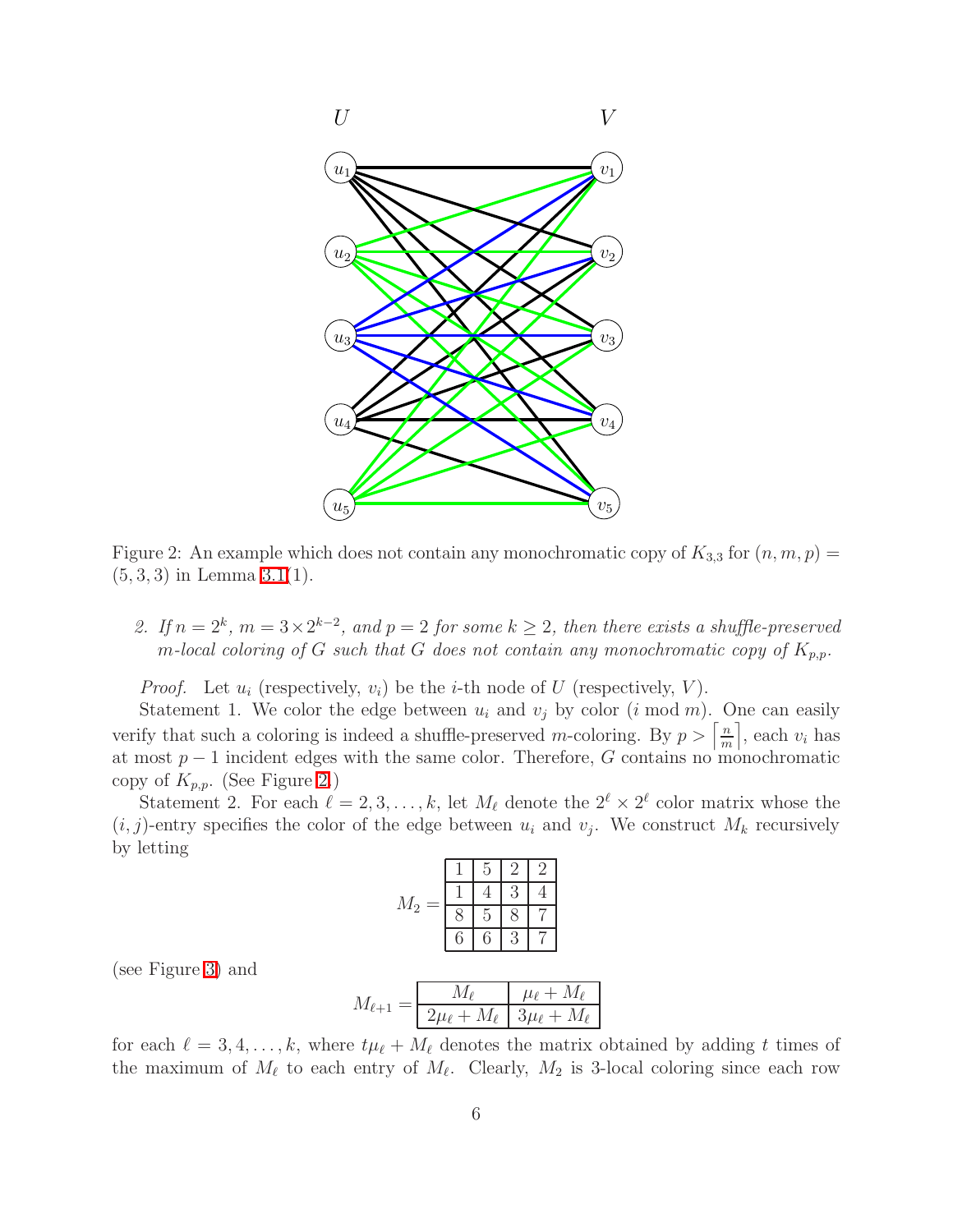

<span id="page-6-0"></span>Figure 3: The edge coloring of the matrix  $M_2$  in Lemma [3.1\(](#page-4-2)2) shows that no monochromatic subgraph of  $K_{2,2}$  in the case  $(n, m) = (4, 3)$ .

(and column) consists of three colors. The lack of a monochromatic  $K_{2,2}$  in  $M_2$  is also straightforward. Likewise, it is reasonably easy to verify that the constructed  $M_k$  gives a shuffle-preserved  $3 \times 2^{k-2}$ -local coloring of G such that no monochromatic copy of  $K_{p,p}$  can be found in  $G$ .  $\square$ 

Combining Theorem [2.1](#page-2-1) and Lemma [3.1,](#page-4-2) we have the following results.

<span id="page-6-1"></span>**Theorem 3.2** Every shuffle-preserved 2-local coloring of an  $n \times n$  complete bipartite graph G gives a monochromatic copy of  $K_{p,p}$  if and only if

$$
2(p-1) < n.
$$

*Proof.* Since  $(p-1) \geq \frac{n}{2}$  $\frac{n}{2}$  and  $p > \left\lceil \frac{n}{2} \right\rceil$  $\frac{n}{2}$  are equivalent, the theorem follows from Theorem [2.1](#page-2-1) and Lemma [3.1\(](#page-4-2)1) with  $m = 2^{\dagger}$ 

**Theorem 3.3** Let  $n = 2^k$  and  $m = 3 \times 2^{k-2}$  for some integer  $k \geq 2$ . Any shuffle-preserved m-local coloring of an  $n \times n$  complete bipartite graph gives a monochromatic copy of  $K_{p,p}$  if and only if

$$
2(p-1)(m-1) < n.
$$

*Proof.* By Theorem [2.1](#page-2-1) and Lemma [3.1\(](#page-4-2)1), the theorem holds when  $2(p-1)(m-1) < n$ or  $p > \left\lceil \frac{n}{m} \right\rceil$  $\left\lfloor \frac{m}{m} \right\rfloor$ . When  $2(p-1)(m-1) \geq n$  and  $p \leq \left\lfloor \frac{m}{m} \right\rfloor$  $\left[\frac{m}{m}\right]$ , by  $n = 2^k$ ,  $m = 3 \times 2^{k-2}$ , and  $k \ge 2$ , one can obtain  $p = 2$ . Thus, the theorem follows from Lemma [3.1\(](#page-4-2)2).  $\Box$ 

<sup>&</sup>lt;sup>†</sup>Observe that Theorem [3.2](#page-6-1) also holds even if changing 2-local coloring to 2-coloring due to the nature of Lemma  $3.1(1)$ .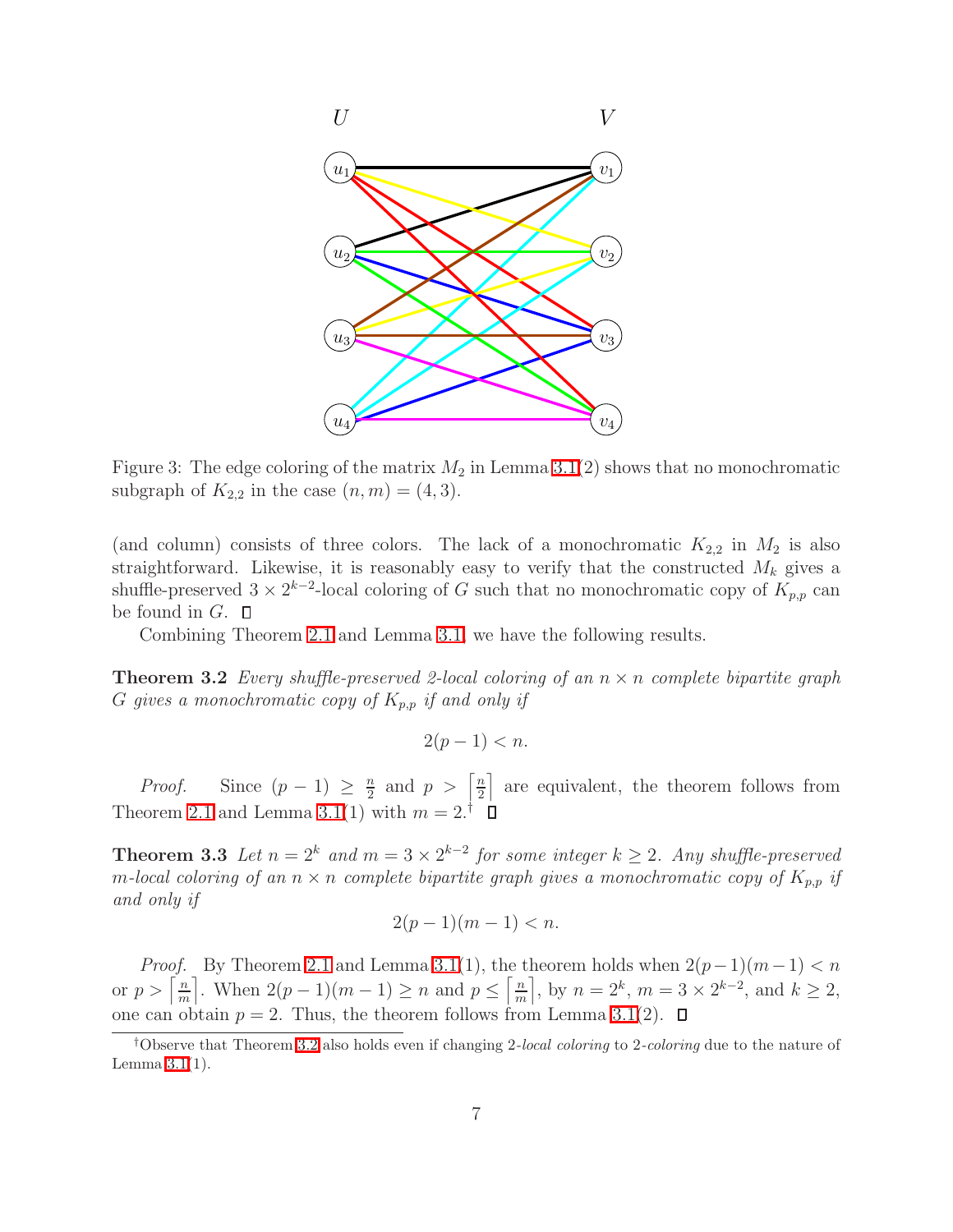### <span id="page-7-0"></span>4 Generalization

In this section, we give a generalization of the results in Section [2](#page-2-0) for  $k$ -partite graphs as well as for general graphs. For complete k-partite graphs, the following results generalize Corollary [2.2](#page-4-1) and Lemma [3.1\(](#page-4-2)1).

**Corollary 4.1** In every shuffle-preserved 2-coloring of an  $n \times n \times \cdots \times n$  complete k-partite multigraph, there is a monochromatic copy of a complete  $p \times p \times \cdots \times p$  k-partite graph G if

$$
2(p-1) < n.
$$

Proof. Let the k-partitions of the vertex set be

$$
S_1 = \{v_{1,1}, v_{1,2}, \dots, v_{1,n}\};
$$
  
\n
$$
S_2 = \{v_{2,1}, v_{2,2}, \dots, v_{2,n}\};
$$
  
\n
$$
\vdots
$$
  
\n
$$
S_k = \{v_{k,1}, v_{k,2}, \dots, v_{k,n}\}.
$$

The case  $k = 2$  follows from Corollary [2.2.](#page-4-1) When  $k = 3$ , we can find one monochromatic  $K_{p,p}$  in each bipartite subgraph of G induced by  $S_i$  and  $S_j$  with  $i \neq j$ . Since the graph is two-colored, from the Pigeonhole Principle at least two monochromatic copies of  $K_{p,p}$  have the same color, say c. This tells us that for every set  $S_i$ , there are at least p vertices, each of which has some incident edge colored  $c$ , and thus from the coloring being shuffle-preserved, we have a monochromatic  $p \times p$  tripartite graph.

Suppose now  $k > 3$ . Let  $G'_i$  denote the  $p \times p \times \cdots \times p$   $(k-1)$ -partite subgraph of G induced by all but the nodes in  $S_i$ . By the inductive hypothesis, there are k monochromatic  $p \times p \times \cdots \times p$  (k – 1)-partite graphs  $G'_1, G'_2, \ldots, G'_k$ . By the Pigeonhole Principle, at least two of them have the same color. By the same argument, a monochromatic  $p \times p \times \cdots \times p$  $k$ -partite graph is obtained.  $\square$ 

Corollary 4.2 If  $p > \left\lceil \frac{n}{m} \right\rceil$  $\left\lfloor \frac{n}{m} \right\rfloor$ , then there exists an m-colored complete  $n \times n \times \cdots \times n$  k-partite multigraph G that does not contain any monochromatic complete  $p \times p \times \cdots \times p$  k-partite subgraph.

*Proof.* The proof is a natural generalization of that for Lemma [3.1\(](#page-4-2)1). Let  $S_1, S_2, \ldots, S_k$ be the k-partitions of the vertex set of  $G$ . The edges of  $G$  are constructed and colored as follows. Let the subgraph of G induced by  $S_1$  and  $S_j$  for any j with  $2 \leq j \leq k$  contain no multiple edges. We color all the incident edges of the *i*-th node of  $S_1$  by color (*i* mod *m*). For any indices i and j with  $2 \leq i < j \leq k$ , let the subgraph of G induced by  $S_i$  and  $S_j$  be m superimposed copies of  $K_{n,n}$ , each with a distinct color. It is not difficult to verify that the resulting coloring is shuffle-preserved. By  $p > \left\lceil \frac{m}{n} \right\rceil$  $\left\lfloor \frac{m}{n} \right\rfloor$ , any node in  $S_2 \cup S_3 \cup \cdots \cup S_k$  is adjacent to at most  $p-1$  nodes in  $S_1$  through edges with the same color. Therefore, G does not contain any complete  $p \times p \times \cdots \times p$  k-partite subgraph.  $\Box$ 

Hence, we get the following theorem immediately.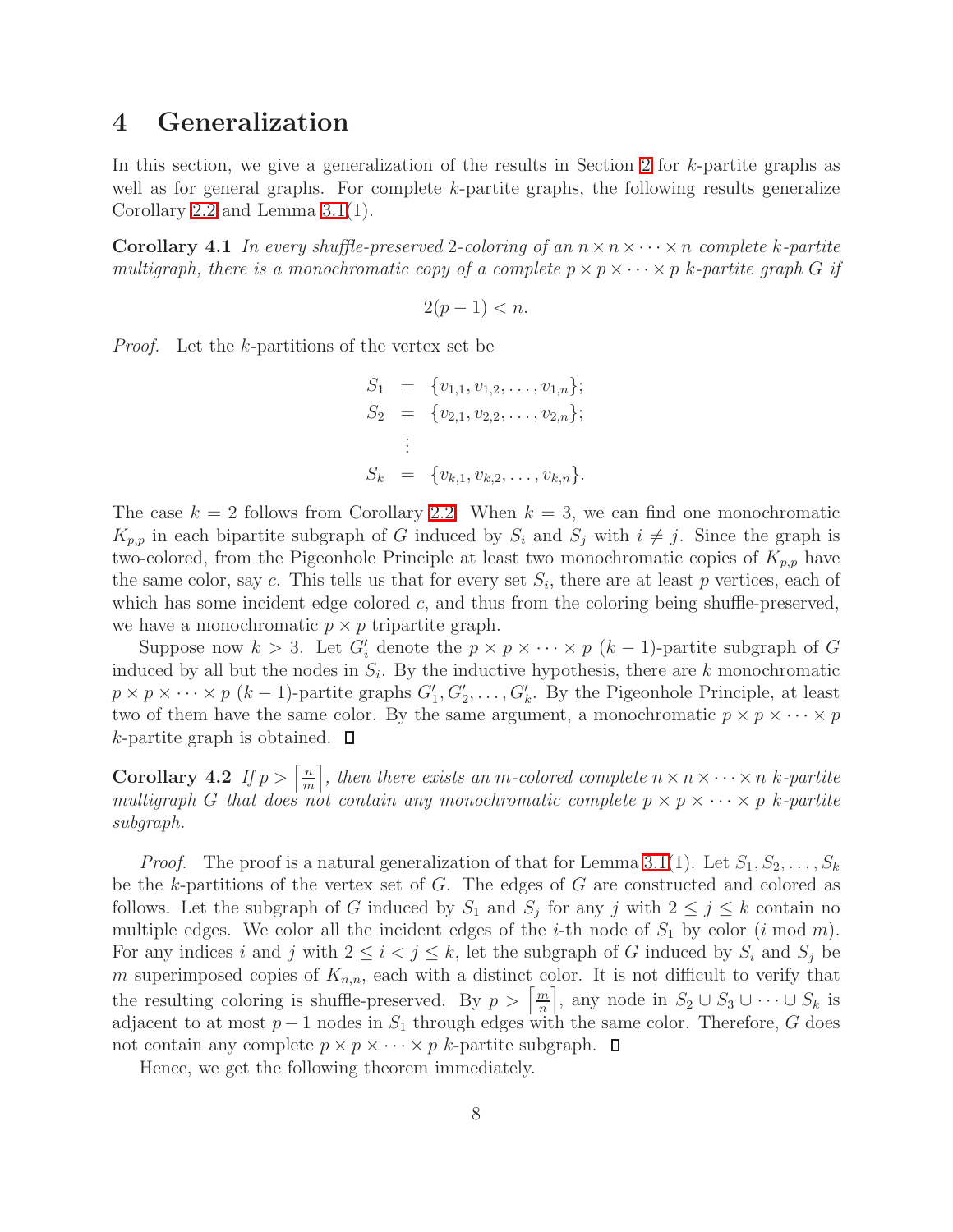**Theorem 4.3** In every shuffle-preserved 2-coloring of an  $n \times n \times \cdots \times n$  complete k-partite multigraph, there is a monochromatic copy of a complete  $p \times p \times \cdots \times p$  k-partite graph G if and only if

$$
2(p-1) < n.
$$

Now we consider general graphs. Clearly, we have to generalize the definition of shufflepreserved coloring as follows: a coloring  $\eta$  is *shuffle-preserved* if the induced subgraph with respect to every color c is complete. Recall that the classical Ramsey theory focuses on the situation that the particular subgraph is required to be monochromatic. In the next theorem we give a sufficient condition for a more general situation that the shuffle-preserved coloring guarantees the existence of a complete subgraph whose edges receive at most some number of colors. (See [\[1\]](#page-9-8) for a similar theorem on complete graphs.)

**Theorem 4.4** Let G be a graph with n vertices and shuffle-preserved m-coloring. Suppose that  $d_i$  represents the number of vertices, each of which has exactly i different colors among its incident edges. Then G has a t-superimposed copy of  $K_p$  if

$$
p \leq \left\lceil \frac{\sum_{i=t}^{m} d_i \binom{i}{t}}{\binom{m}{t}} \right\rceil.
$$

*Proof.* Let  $\mathcal{P}_t(S)$  be the set of all t-element subsets of S and  $V_i$  consist of the vertices of the complete subgraph induced by the  $i$ -th color. Then by two-way counting we have  $\sum_{\{i_1,i_2,...,i_t\} \in \mathcal{P}_t(\{1,2,...,m\})} |V_{i_1} \cap V_{i_2} \cap \cdots \cap V_{i_t}| = \sum_{i=t}^m d_i {i \choose t}$  $\left(\begin{matrix}i\\t\end{matrix}\right)$  since both sides give the number of all vertices in any t-element combination among  $\{V_1, V_2, \ldots, V_m\}$ . Let

$$
S_t = \max_{\{i_1, i_2, \dots, i_t\} \in \mathcal{P}_t(\{1, 2, \dots, m\})} |V_{i_1} \cap V_{i_2} \cap \dots \cap V_{i_t}|.
$$

Combining the above expressions we have

$$
\sum_{i=t}^{m} d_i \binom{i}{t} \leq S_t \binom{m}{t},
$$

<span id="page-8-0"></span>proving the theorem.

#### 5 Concluding remarks

When  $m(p-1) < n \leq 2(m-1)(p-1)$ , the necessary and sufficient conditions for the existence of monochromatic  $K_{p,p}$ 's in bipartite graphs remain open. It would be interesting to see tighter results for k-partite graphs.

# Acknowledgments

We thank Gerard Jennhwa Chang for very helpful comments on a preliminary version of this paper.